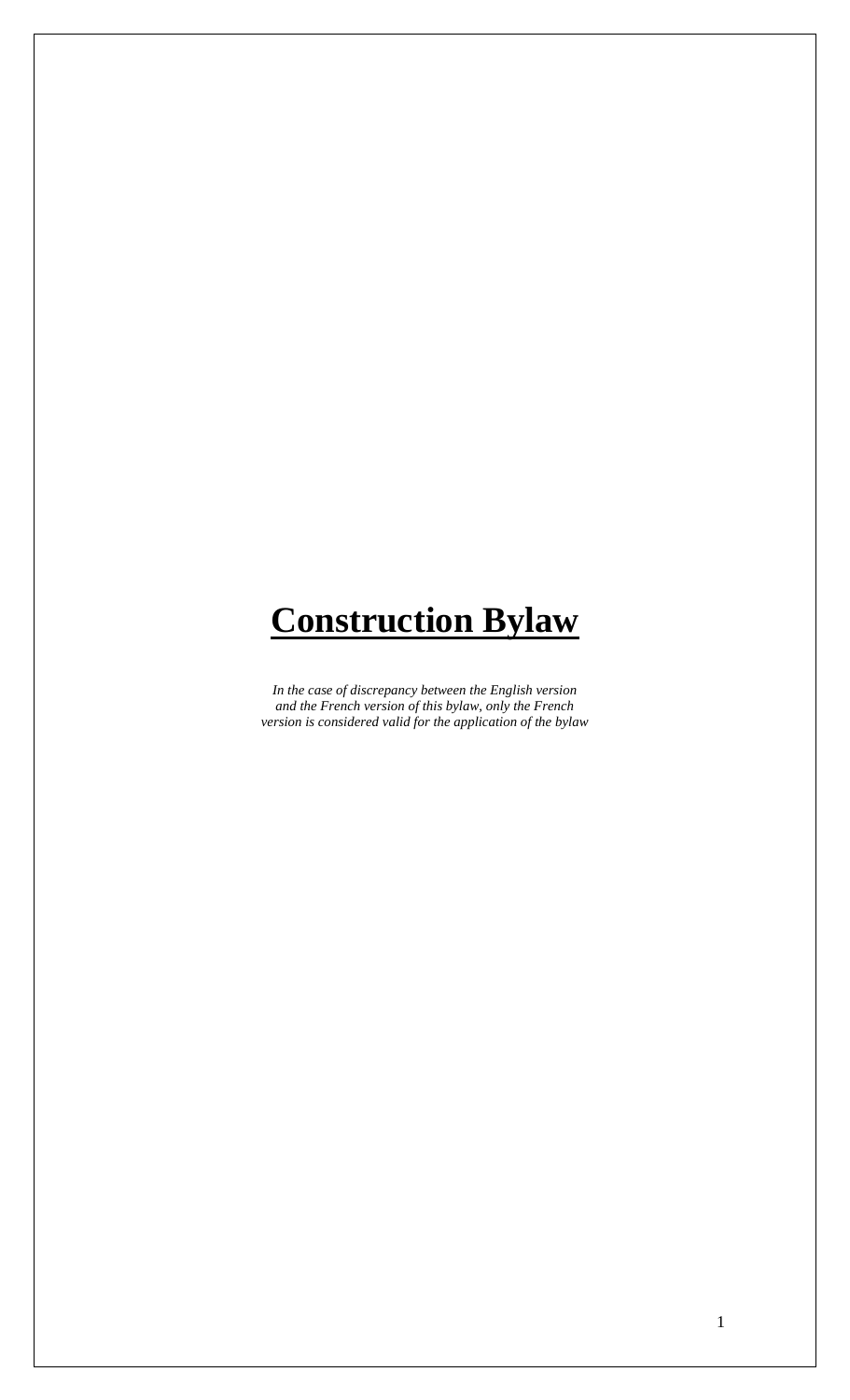# **Bylaw 2012-004**

# **Construction**

| <b>WHEREAS</b> | on May $11^{th}$ , 2010, the Îles-de-la-Madeleine Agglomeration<br>Council adopted a revised Land Use Planning and Development<br>draft which came into force on June $25th$ , 2010;                                         |
|----------------|------------------------------------------------------------------------------------------------------------------------------------------------------------------------------------------------------------------------------|
| <b>WHEREAS</b> | following the adoption of the abovementioned Land Use Planning<br>and Development Plan, the Municipality of Grosse Ile is obligated<br>to adopt or revise its construction bylaw in order to conform to the<br>revised plan; |
| <b>WHEREAS</b> | in accordance with the provisions of the Act Respecting Land Use<br>Planning, this bylaw was submitted for consultation during a<br>public meeting held on June 11, 2012;                                                    |
| <b>WHEREAS</b> | a notice of motion was given at the sitting of council held on April<br>2, 2012 regarding the presentation of a bylaw as such;                                                                                               |
| <b>WHEREAS</b> | a copy of this present bylaw was also given to all members of<br>council two (2) working days before this meeting;                                                                                                           |
| <b>WHEREAS</b> | the members of council present declare having read the bylaw;                                                                                                                                                                |
| <b>WHEREAS</b> | during the course of the sitting, the purpose and scope of the bylaw<br>were briefly summarized;                                                                                                                             |

# THEREFORE

It is moved by Vanessa Goodwin Seconded by Miles Clarke And unanimously approved by the Councillors present

THAT bylaw number 2012-004, be adopted and that the following is ordered and decreed by the said bylaw: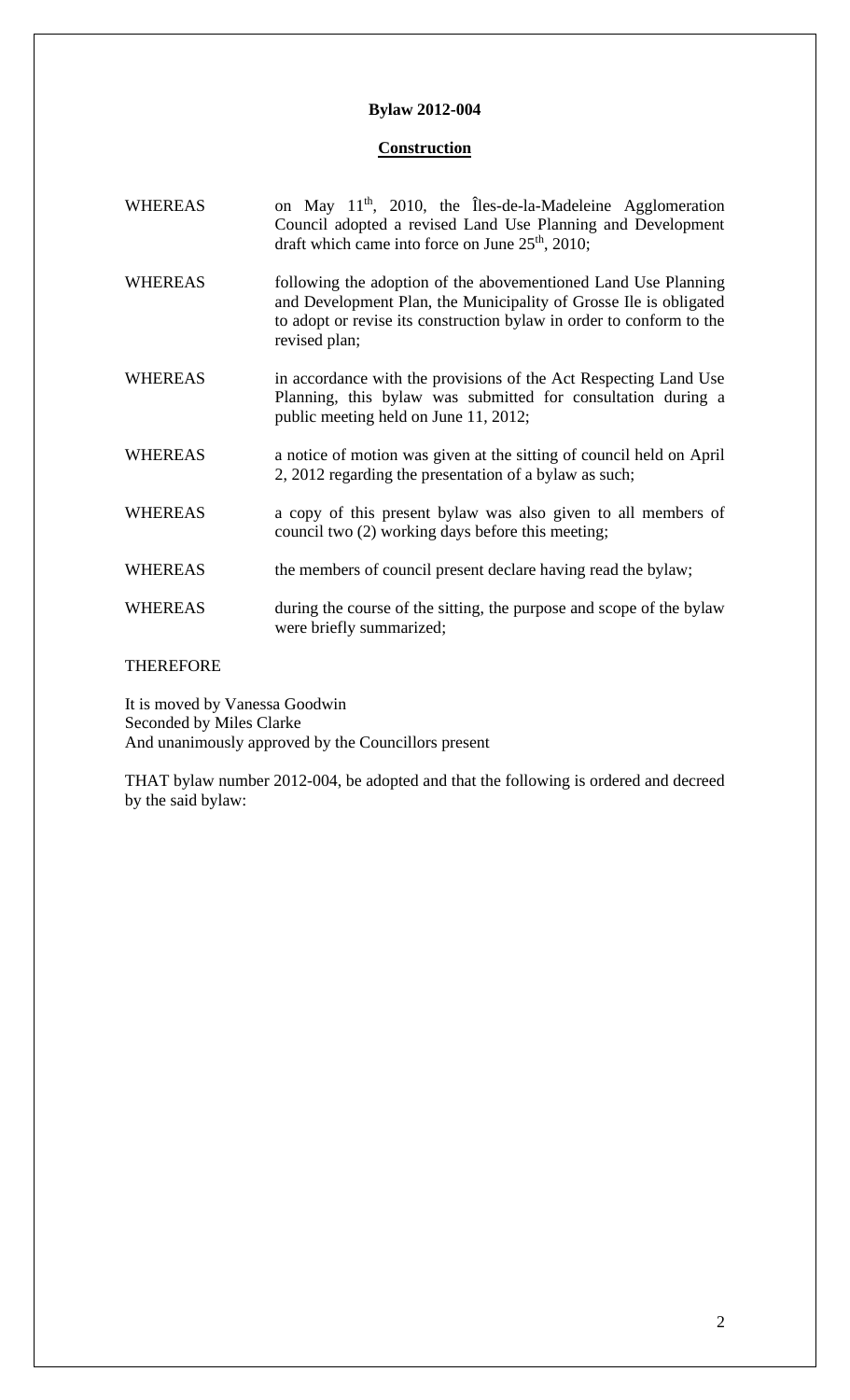# **Chapter 1**

#### **DECLARATORY PROVISIONS**

#### **Article 1.1 TITLE AND NUMBER OF THE BYLAW**

The bylaw number 2012-004 is entitled "Construction Bylaw".

#### **Article 1.2 PREAMBLE AND ANNEXES**

The preamble and the annexes of this present bylaw are an integral part thereof.

# **Article 1.3 PURPOSE OF THE BYLAW**

The purpose of this bylaw is to ensure a rational, harmonious and integrated development of the Municipality of Grosse Ile, while ensuring the quality of constructions by minimal conception standards.

This bylaw constitutes a means to implement a rational policy for the physical development of the municipality.

# **Article 1.4 TERRITORY OF APPLICATION**

This bylaw applies to the entire territory under the jurisdiction of the Municipality of Grosse Ile.

### **Article 1.5 PERSONS SUBJECT TO THIS BYLAW**

Any individual or corporation, association or society is subject to this bylaw.

#### **Article 1.6 THE BYLAW AND ARTICLES**

No article of this bylaw would be known to have an effect to exclude any person from enforcing a law from Canada or the province of Quebec.

#### **Article 1.7 PROVISIONS OF OTHER BYLAWS**

Any building that is erected, set up, reconstructed, enlarged, renovated or altered and any parcel of land or building occupied or used for authorized purposes, and in the manner dictated by this bylaw are, furthermore, subject to the specific provisions of other municipal bylaws that relate to them.

# **Article 1.8 REPLACED BYLAWS**

This bylaw replaces the former construction bylaw of the Municipality of Grosse Ile.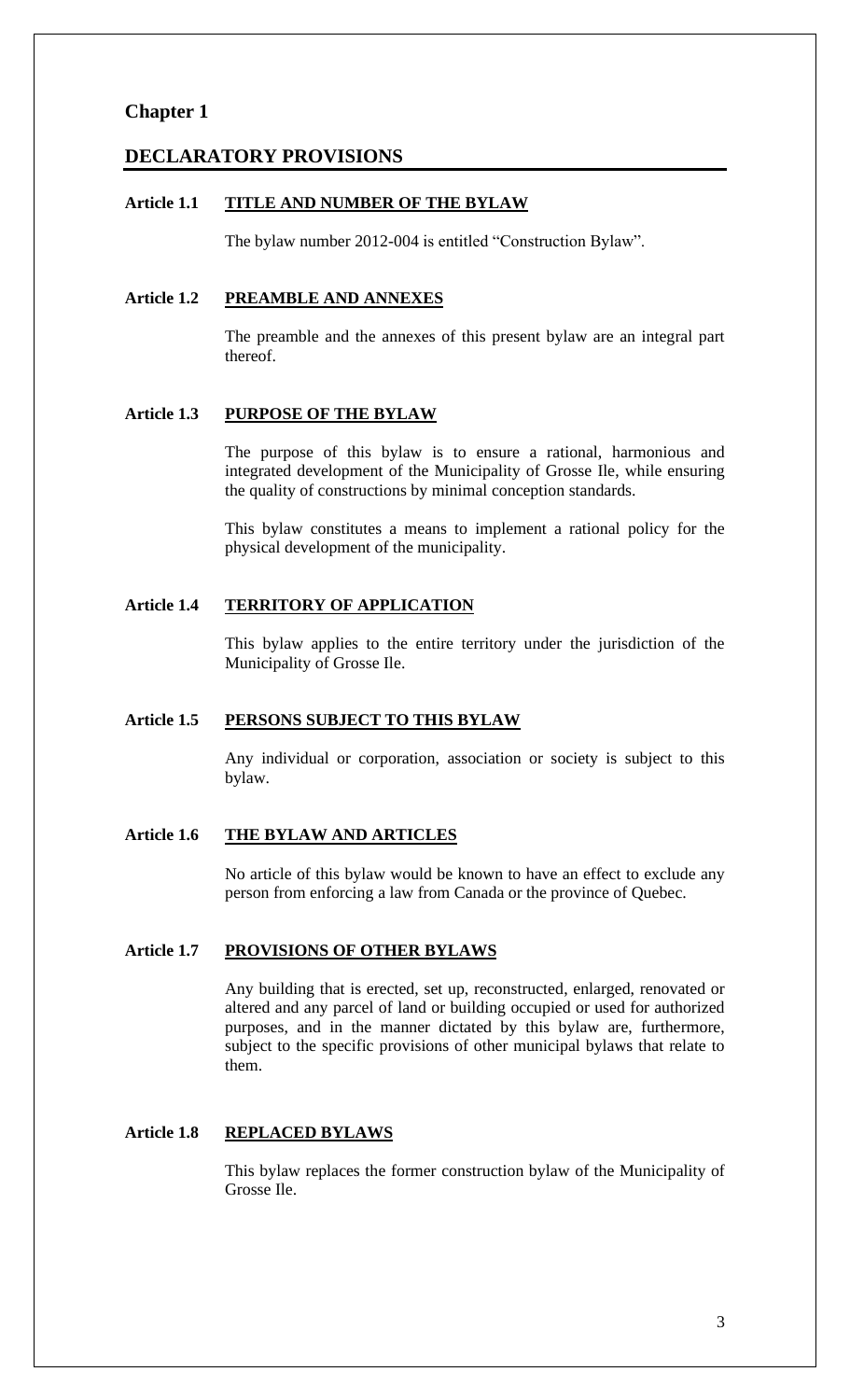# **CHAPTER 2**

#### **INTERPRETATIVE PROVISIONS**

#### **Article 2.1 DIVERGENCES WITH THE BYLAWS**

If, in the interpretation of this bylaw, a divergence occurs with the texts of the zoning, construction, subdivision or the issuing of permits and certificates bylaws, the provisions of each of these bylaws will prevail as follows:

- If it is a question of localization of a structure or the category to which this structure belongs or the use to which it is put in relation to the zones determined in the zoning plan, the zoning bylaw will apply;
- **If it is a question of materials or the ordering of materials that must** be part of the structure, the construction bylaw will apply;
- If it is a question of the layout of lots, roads and parks, the subdivision bylaw will apply;
- If it is a question of conditions to respect prior to the construction phase, the bylaw concerning the issuing of permits and certificates will apply.

#### **Article 2.2 DIMENSIONS AND MEASUREMENTS**

All the dimensions and measurements used in this bylaw are expressed according to the units of the International System (IS) and converted into the English System.

1 meter = 3,2808 feet 1 centimeter  $= 0.39$  inches 1 square meter  $= 10,763$  sq. feet

In case of dispute, the dimensions and measurements of the International System (IS) prevail.

#### **Article 2.3 TERMINOLOGY**

For the enforcement of this bylaw, the definitions in article 2.3 TERMINOLOGY of the zoning bylaw number 2012-002 are applicable and valid as if they were integrally duplicated herein.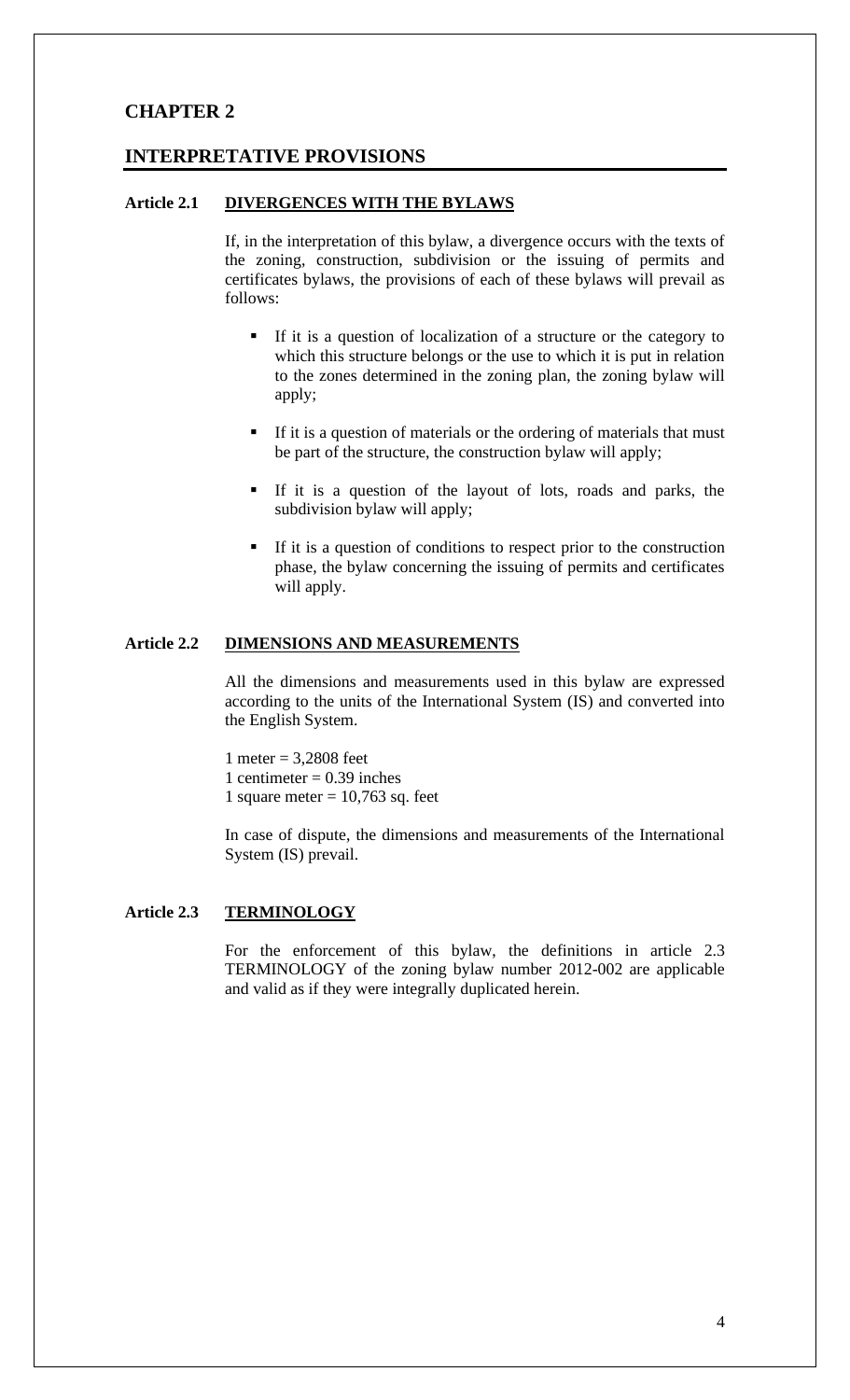# **CHAPTER 3**

#### **CONSTRUCTION PROVISIONS**

#### **Article 3.1 CONSTRUCTION NORMS**

#### **3.1.1 Materials and assembly**

#### **Foundations**

All main buildings, with the exception of mobile homes and agricultural buildings, must have continuous foundations made of stone, concrete, cement blocks or be supported by cement, steel or wooden pillars.

#### **Prohibited facing materials**

The following materials are prohibited for exterior facing or finishing:

- tar paper or mineralized paper or other similar papers;
- paper that imitates or that attempts to imitate stone, bricks or other natural materials, in packages, rolls, cardboard sheets and other similar papers;
- plywood and particle-board panels;
- concrete blocks not covered by a finishing material;

- polyethylene and any type of canvas and fiberglass panels, except for porticos, greenhouses, car ports, temporary garages and agricultural buildings;

- asphalt shingles on walls;

- steel or any other sheet metal, except for exterior finishing on new industrial, agricultural or secondary buildings.

#### **Prohibited insulation materials**

The following are prohibited as insulating materials:

- urea formaldehyde foam;
- sawdust;
- wood chips;
- eelgrass;

## **Architectural appearance and form**

No building is to be constructed or modified, entirely or in part, to take the shape of human beings, animals, fruits, vegetables or other similar objects.

Moreover, with the exception of buildings used for agricultural purposes and located in an agricultural zone, the construction of free-standing metal domes is also prohibited within the Municipality's territory.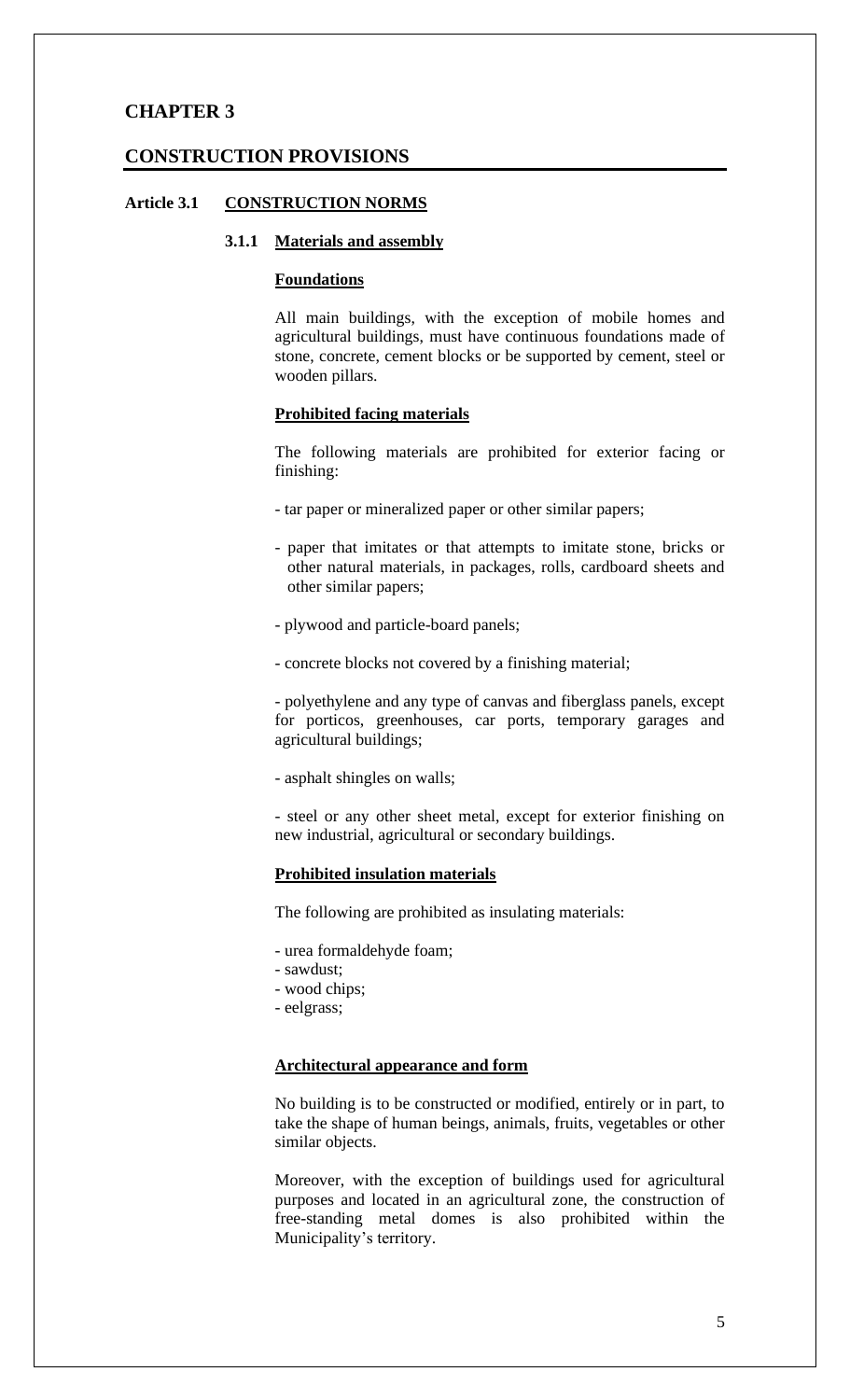#### **Use of vehicles or other means or transportation equipment**

The permanent or temporary use of unused vehicles such as automobiles, buses, railroad cars or streetcars, boats, airplanes, trailers or containers, as a main or secondary building is prohibited.

Exceptionally, the use of a trailer is authorized for office purposes or for storage of materials or for the purpose of a business office on a construction site while the work is being carried out.

#### **Article 3.2 BUILDING MAINTENANCE AND FINISHING**

#### **3.2.1 Building maintenance and finishing**

Buildings and structures must be maintained in good condition, be repaired when necessary and painted or have a protective coating applied if necessary. Moreover, the exterior finishing must be kept in good condition.

Exterior finishing on a building must be completed within the 12 months following the date that the permit was issued.

## **Article 3.3 STABILITY, PUBLIC HEALTH, SECURITY OR INSULATION STANDARDS**

## **3.3.1 Foundations**

All foundations, excluding those of mobile homes and secondary buildings, must be waterproof and be at a sufficient depth in order to be protected from frost or be on rock.

#### **3.3.2 Presence of vermin or rodents**

Any condition of nature that provokes the presence of vermin or rodents or animals that are harmful to public health, must be eliminated from buildings; the necessary measures must be taken to exterminate them and prevent their reappearance.

#### **3.3.3 Unoccupied, incomplete or disaster-affected structures**

Any structure that is unoccupied, incomplete or having been the object of a disaster must be adequately enclosed or barricaded in order to prevent accidents. In the case of a disaster, these measures must be taken, at the latest, within the 5 days following the event.

## **3.3.4 Structure destroyed, entirely or in part, by a disaster**

In the 30 days following the date of the disaster, work must be undertaken to renovate or to demolish any structure destroyed entirely or in part by a disaster, with exception to the sections that still meet the construction standards set forth in this bylaw.

## **3.3.5 Deadline relative to the restoration or demolition of a disasteraffected structure**

The work to renovate any structure destroyed, entirely or in part, by a disaster must be completed within a maximum period of 1 year, calculated from the date of the disaster.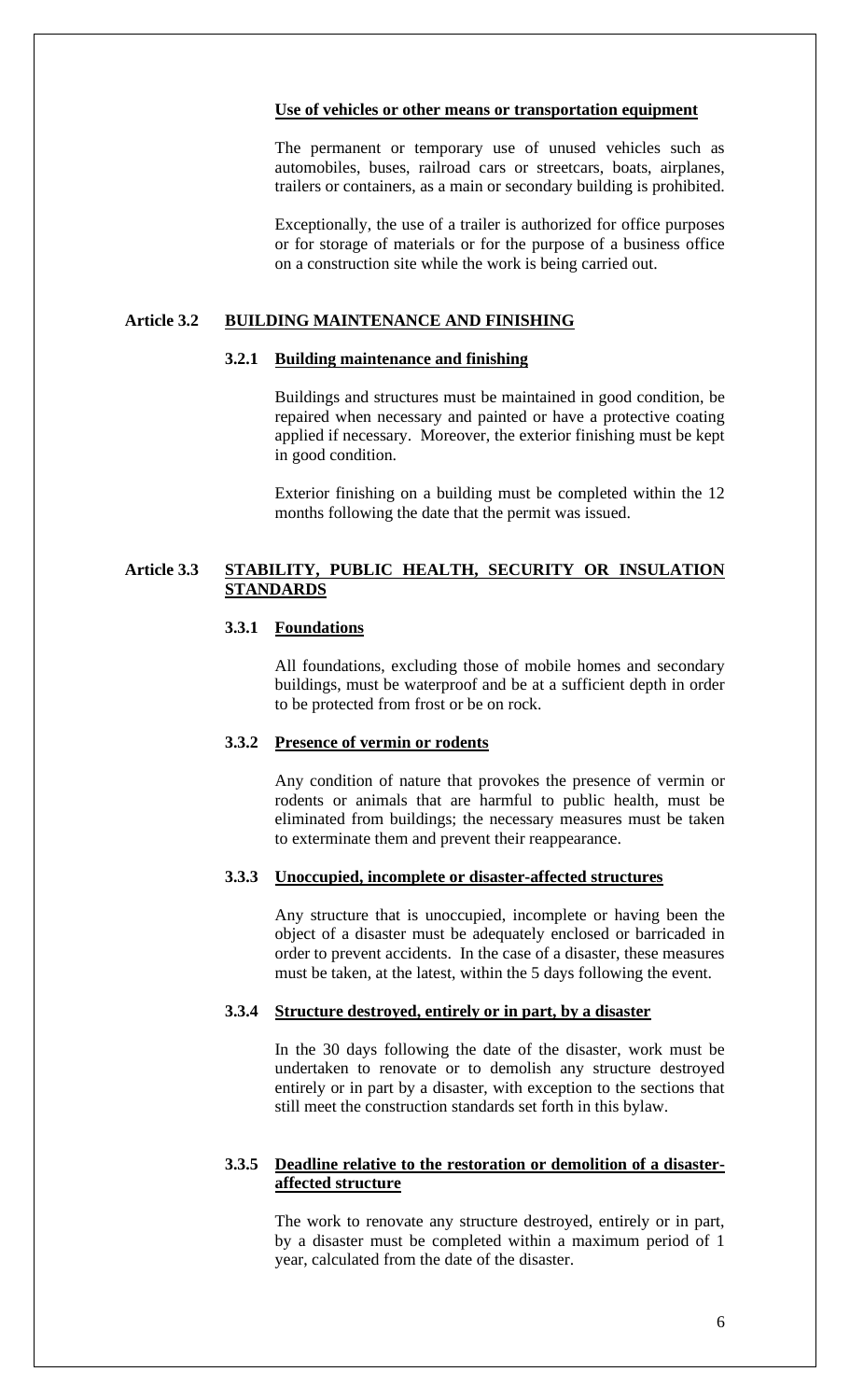Demolition work of any structure destroyed, entirely or in part, by a disaster must be completed within a maximum period of 90 days, calculated from the date of the disaster.

## **3.3.6 Obligation to repair or demolish a building**

When a building is destroyed, becomes hazardous or has lost at least half of its value entered on the evaluation role following a fire or another cause, and is in a state as such that can be dangerous to people, the Municipality can take legal action in order to oblige the owner of the building or any other person who is responsible for it to carry out, in accordance with the provisions of this bylaw, the necessary reconstruction or repair work to ensure the safety of people. If no other useful approach can be found, and if the owner was implicated, the Municipality can take legal action in order to oblige him to demolish the building. Failing to do so in the specified time period, the Municipality may carry out the necessary work or proceed with the demolition of the building at the owner's expense.

In the case of an exceptional emergency or when the owner of the building or the person responsible for it, is unknown, cannot be found or uncertain, the Municipality, with a favorable judgment, can carry out the necessary work or proceed with the immediate demolition of the building. Following this, the Municipality may claim the cost of this work or demolition from the building owner, if he is known and can be found.

In all cases, the Municipality, with a favorable judgment, can also order people to evacuate the building within the time period specified by the Municipality.

#### **3.3.7 Unused Foundations**

Unused foundations, including a hollow that was used or will eventually be used as a basement, must be surrounded by a nonopenwork fence, made of wooden boards that are at least 1 m (3,3 ft) high. The owner has 30 days to erect this fence, thus ensuring the safety of the area.

Unused foundations of a building destroyed by fire or relocated must be razed within the 3 months following the date of the fire or the relocation, and the interior space delimited by these must be filled in. If these foundations can still be used, they must be decked in by the owner, within the 3 months following the date of the fire or the relocation.

At the expiry of these time periods, upon reception of a notice given to this effect by the designated municipal officer, the owner will have 30 days to carry out the required work. Failing to comply with this stipulation in the prescribed time period, the Municipality will have the said work carried out at the expense of the owner.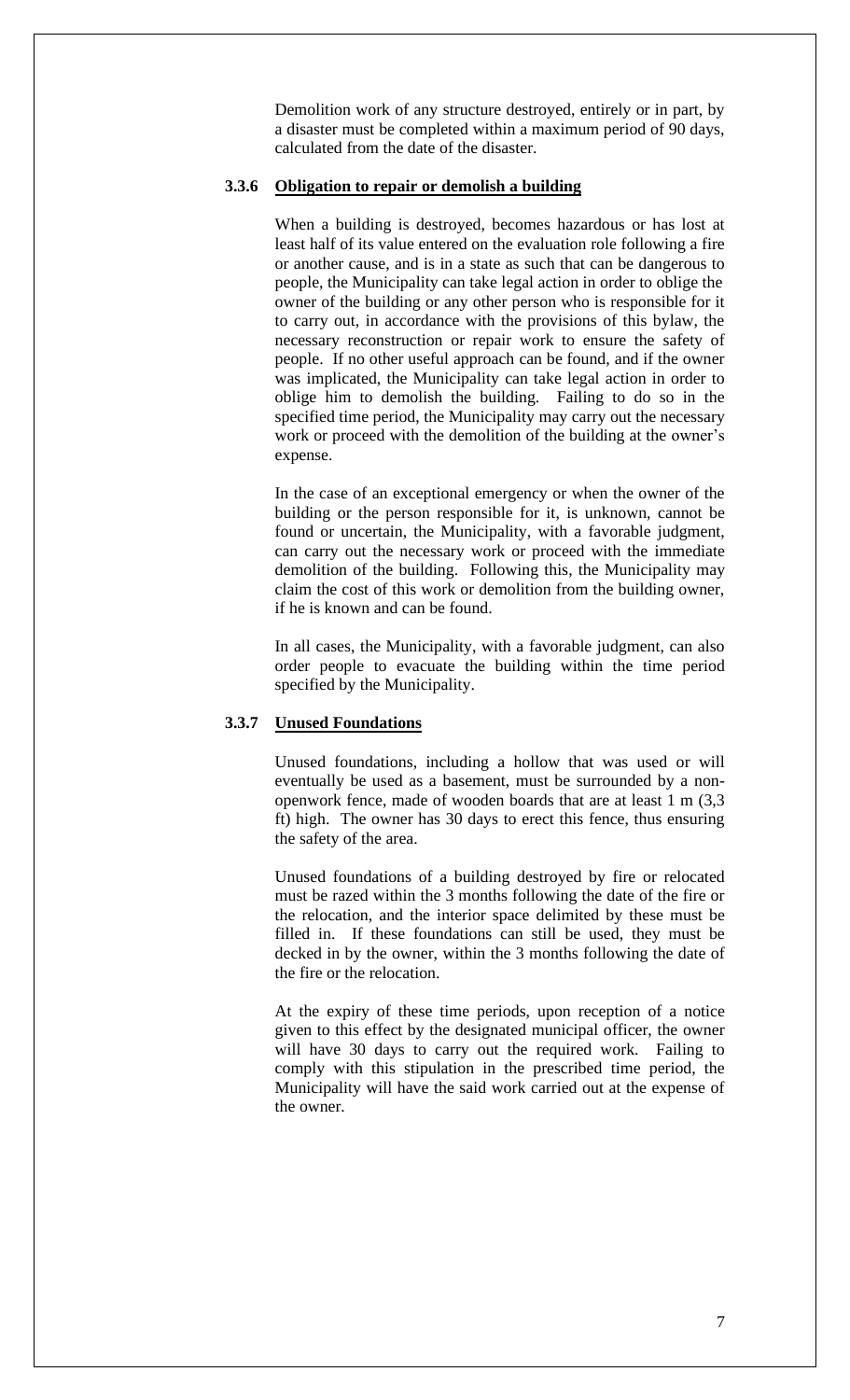#### **Article 3.4 BUILDING DEMOLITION**

#### **3.4.1 Interruption of public services**

Any person who requests an authorization certificate to demolish a building must be able to prove to the designated municipal officer that he notified, at least 10 days before the demolition or relocation work, any business providing electricity, telephone, cable distribution services, or any other service susceptible to be affected by the work, that the said service will be interrupted beginning on such a date.

#### **3.4.2 Measures to take after demolition**

Within the 10 days following the completion of the demolition work, the owner must clear the land of any debris or material resulting from the demolished building in order to leave the site in clean condition.

Open holes must be filled in to ground level. If not, the land must be enclosed in a way that it cannot be entered within the 30 days following the demolition date.

#### **3.4.3 Destruction or disposal of debris and materials**

It is forbidden to burn or bury on the construction or demolition site, the materials or debris resulting from this construction or demolition.

#### **Article 3.5 SEPTIC INSTALLATION**

All septic installations must be in accordance with the regulations on the evacuation and treatment of liquid waste of isolated residences (L.R.Q., Chapter Q-2, r-8).

#### **Article 3.6 LAND DEVELOPMENT NORMS**

#### **3.6.1 Bathrooms and toilets**

Each lodging must have a closed room large enough to contain a bathtub or shower, a toilet and a sink. This room must have a window that opens or a fan connected to the exterior.

# **3.6.2 Windows**

With the exception of the bathroom, storage areas and rooms located in a basement and used by the owner, any closed room must have a window.

# **3.6.3 Exits**

All lodgings must have at least 2 exits giving access to the exterior of the building.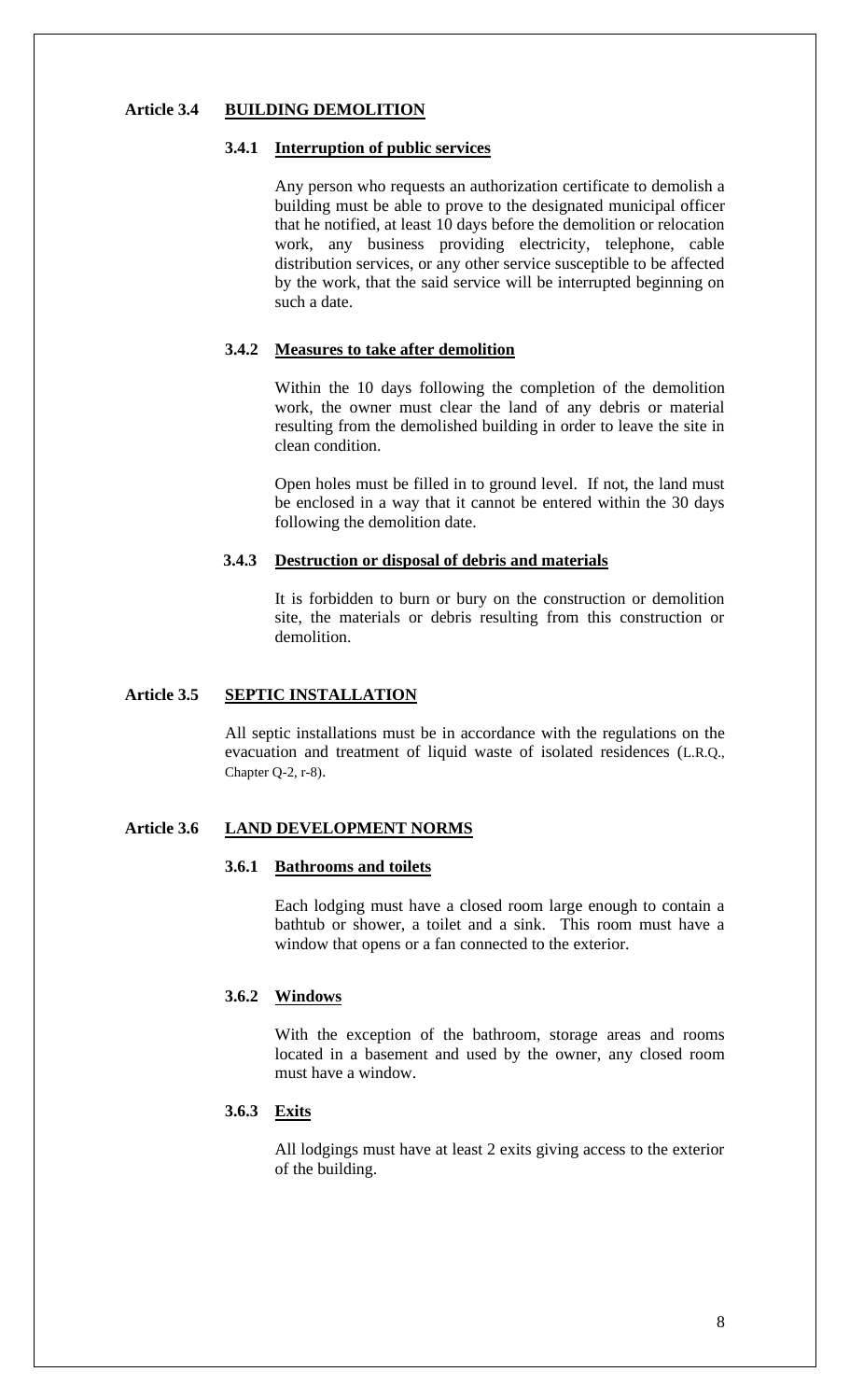# **Article 3.7 PROVISIONS APPLICABLE TO MOBILE HOMES**

# **3.7.1 Platform**

A platform must be built on each mobile home lot and designed in a way that it will support the anticipated maximum weight of a mobile home in any season, and also to prevent sagging or any other type of movement.

# **3.7.2 Supports**

On this platform, the mobile home must be supported and fastened down with pillars, posts or other acceptable ways firmly fixed at a sufficient depth to prevent any movement caused by frost, and in a way to support the anticipated weight at the corners of the chassis indicated by the manufacturer. Particularly, in the case of an extensible unit, we must ensure that all parts of the mobile home are in a stable position.

# **3.7.3 Moorings fixed in the ground**

Moorings, having the form of metal grommets encased in concrete molded in place, corkscrew screws or arrowhead anchors, must be placed at all angles of the mobile home platform and in places where they may be needed to solidly secure the mobile home and make it able to resist extensive winds. These devices for anchoring the chassis of the mobile home must be secured to a cable or any other approved device. The mooring itself and the means for connecting it must be able to resist a tension of at least 2180 kilograms.